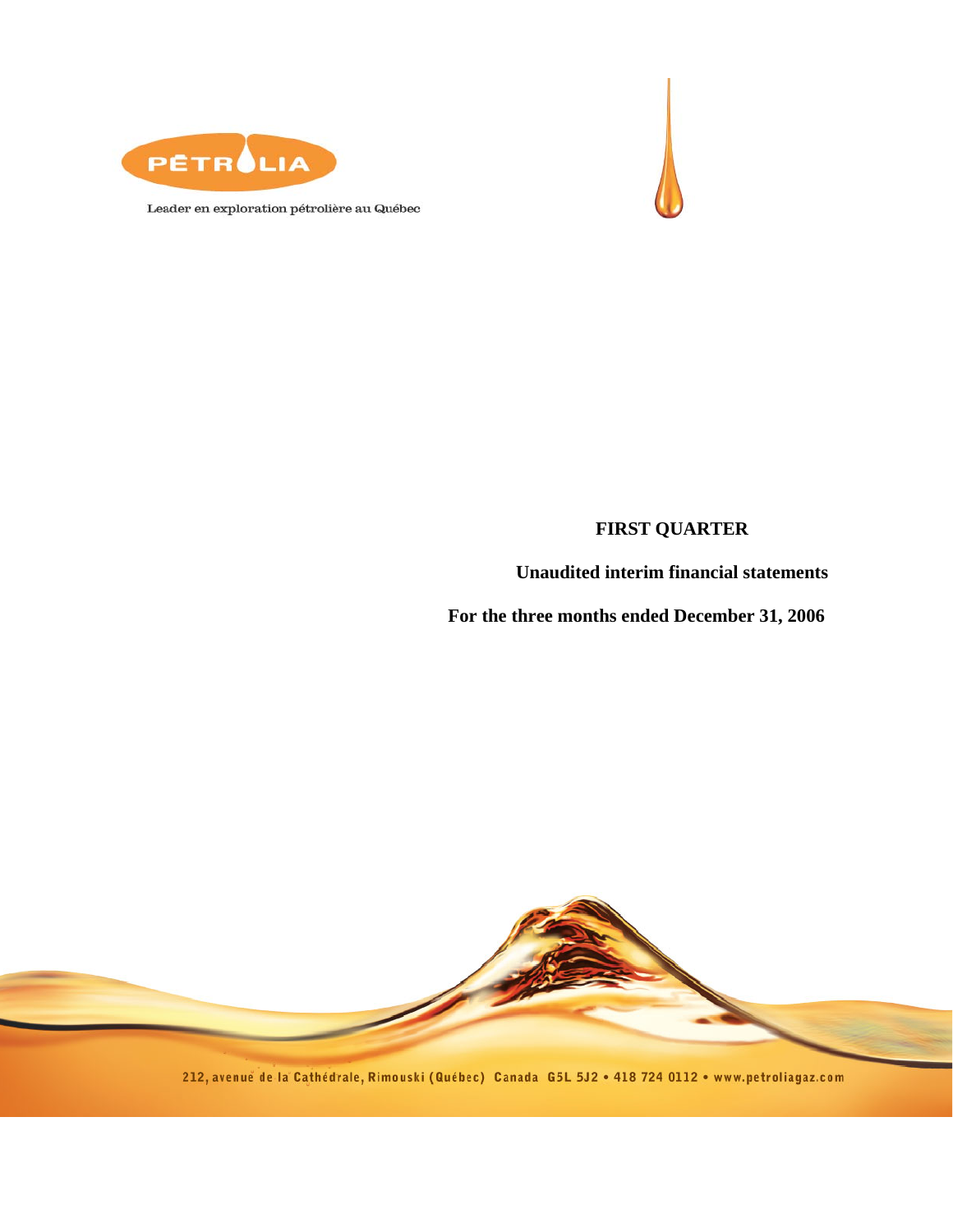

#### **UNAUDITED INTERIM FINANCIAL STATEMENTS**

### **FOR THE THREE MONTHS ENDED DECEMBER 31, 2006**

#### **Declaration concerning the interim financial statements**

Management has prepared the interim financial statements of Pétrolia Inc., including the balance sheet as at December 31, 2006 as well as the statements of income, shareholders' equity, deferred exploration expenses and cash flows for the three-month period ending on December 31, 2006. No external auditors' firm examined or verified these interim financial statements.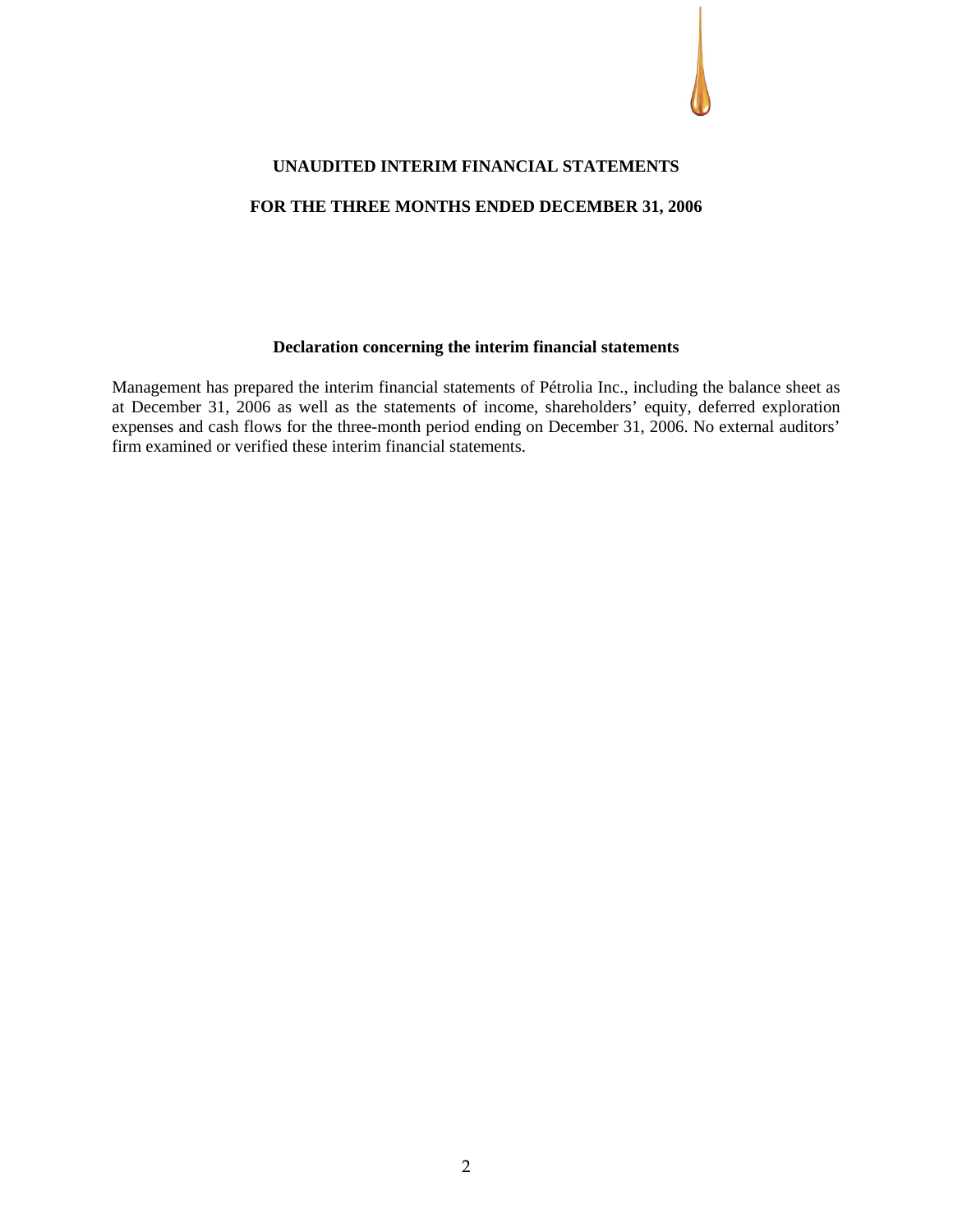| j | at |  |
|---|----|--|

|                                                            | As at<br>December 31<br>2006 | As at<br>September 30<br>2006 |
|------------------------------------------------------------|------------------------------|-------------------------------|
|                                                            | \$                           | \$                            |
|                                                            | (unaudited)                  | (audited)                     |
| <b>ASSETS</b><br><b>Current assets</b>                     |                              |                               |
| Cash                                                       | 107,696                      | 212,862                       |
| Short-term investments                                     | 1,598,569                    | 1,670,542                     |
| Accounts receivable                                        | 161,895                      | 131,294                       |
| Prepaid expenses                                           | 16,151                       | 158,200                       |
|                                                            | 1,884,311                    | 2,172,898                     |
| <b>Equity investment</b> (Gastem shares, F.M.V. \$350,000) | 100,000                      | 100,000                       |
| <b>Fixed Assets</b>                                        | 60,999                       | 60,593                        |
| Oil and Gas properties (Note 2)                            | 1,521,633                    | 1,521,633                     |
| <b>Deferred exploration expenses</b> (Note 2)              | 6,671,069                    | 5,571,563                     |
|                                                            | 10,238,012                   | 9,426,687                     |
| <b>LIABILITIES</b>                                         |                              |                               |
| <b>Current liabilities</b>                                 |                              |                               |
| Accounts payable                                           | 1,057,807                    | 371,704                       |
| Long-term debt falling during the year                     | 11,477                       | 11,405                        |
|                                                            | 1,069,284                    | 383,109                       |
| Long-term debt                                             | 28,948                       | 31,845                        |
| <b>Future taxes</b>                                        | 1,682,471                    | 1,682,471                     |
|                                                            | 2,780,703                    | 2,097,425                     |
| <b>SHAREHOLDERS' EQUITY</b>                                |                              |                               |
| Capital stock                                              | 7,689,391                    | 7,379,827                     |
| Contributed surplus - Stock options                        | 344,189                      | 450,057                       |
| Contributed surplus – Stock options expired                | 186,596                      | 159,596                       |
| Deficit                                                    | (762, 867)                   | (660, 218)                    |
|                                                            | 7,457,309                    | 7,329,262                     |
|                                                            | 10,238,012                   | 9,426,687                     |

**BALANCE SHEET** 

On behalf of the Board

(signed) *André Proulx* (signed) *Clément Duchesne* **Director**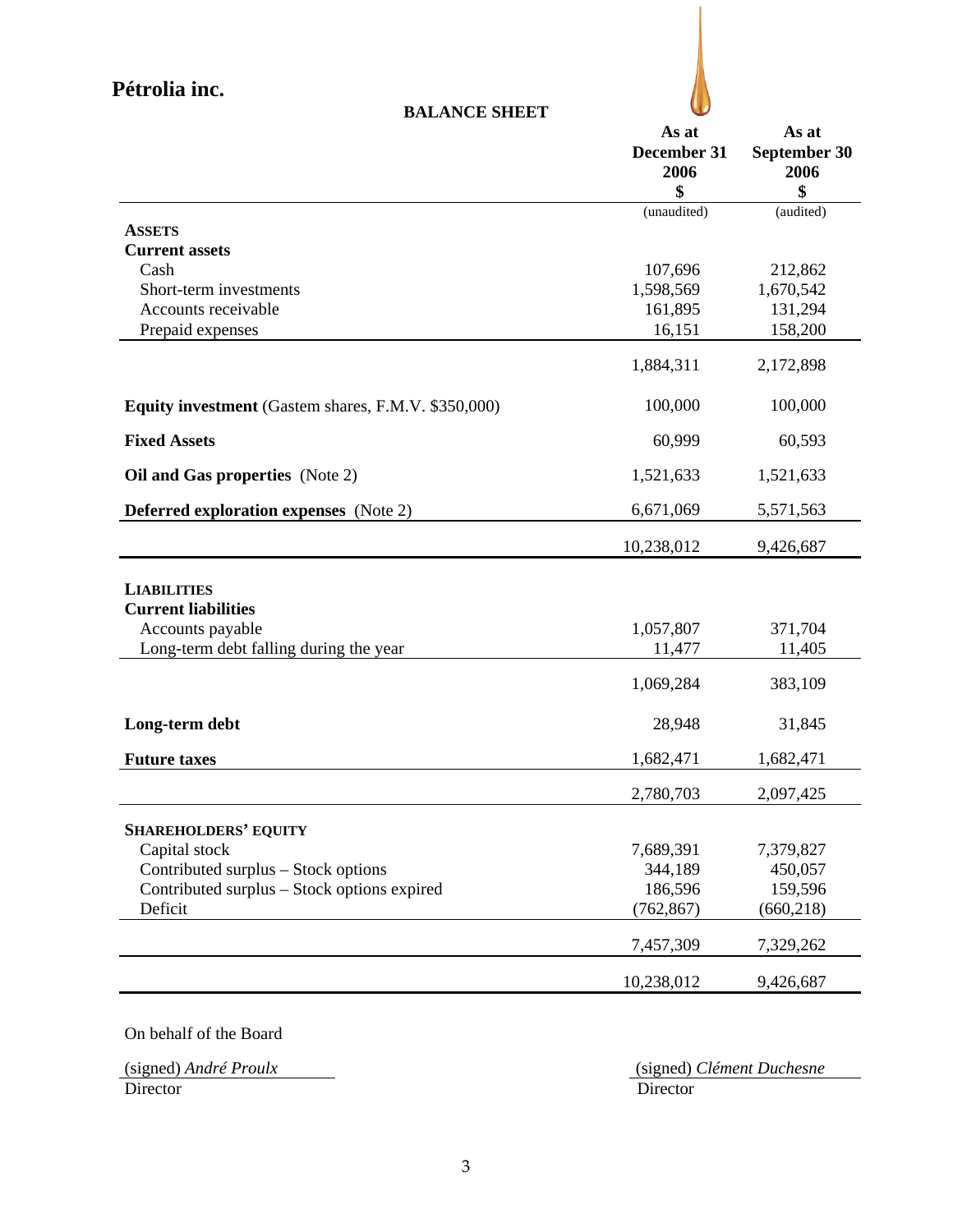

### **STATEMENT OF INCOME Three-month period ended December 31**

|                                             | 2006<br>\$  | 2005<br>\$  |
|---------------------------------------------|-------------|-------------|
|                                             | (unaudited) | (unaudited) |
| <b>REVENUE</b>                              |             |             |
| Interest income                             | 22,338      | 9,929       |
|                                             |             |             |
| <b>GENERAL AND ADMINISTRATIVE EXPENSES</b>  |             |             |
| Salaries - Officers                         | 34,417      | 16,480      |
| Salaries and fringe benefits                | 32,420      | 26,852      |
| Insurance                                   | 10,643      | 5,334       |
| Information to shareholders                 | 3,243       | 4,780       |
| Promotion and entertainment                 | 23,495      | 18,117      |
| Office supplies                             | 4,674       | 2,139       |
| Governmental fees                           | 10,757      | 1,682       |
| Rent                                        | 8,663       | 5,000       |
| Professional fees                           | 8,245       | 4,614       |
| Telecommunications                          | 5,981       | 1,963       |
| Depreciation of fixed assets                | 5,503       | 728         |
| Depreciation of deferred expenses           |             | 2,625       |
| Costs attributable to exploration expenses  | (32, 387)   | (29,052)    |
| Others                                      | 9,333       | 2,368       |
|                                             | 124,987     | 63,630      |
| <b>NET LOSS</b>                             | (102, 649)  | (53,701)    |
| <b>BASIC AND DILUTED NET LOSS PER SHARE</b> | (0.0036)    | (0.0030)    |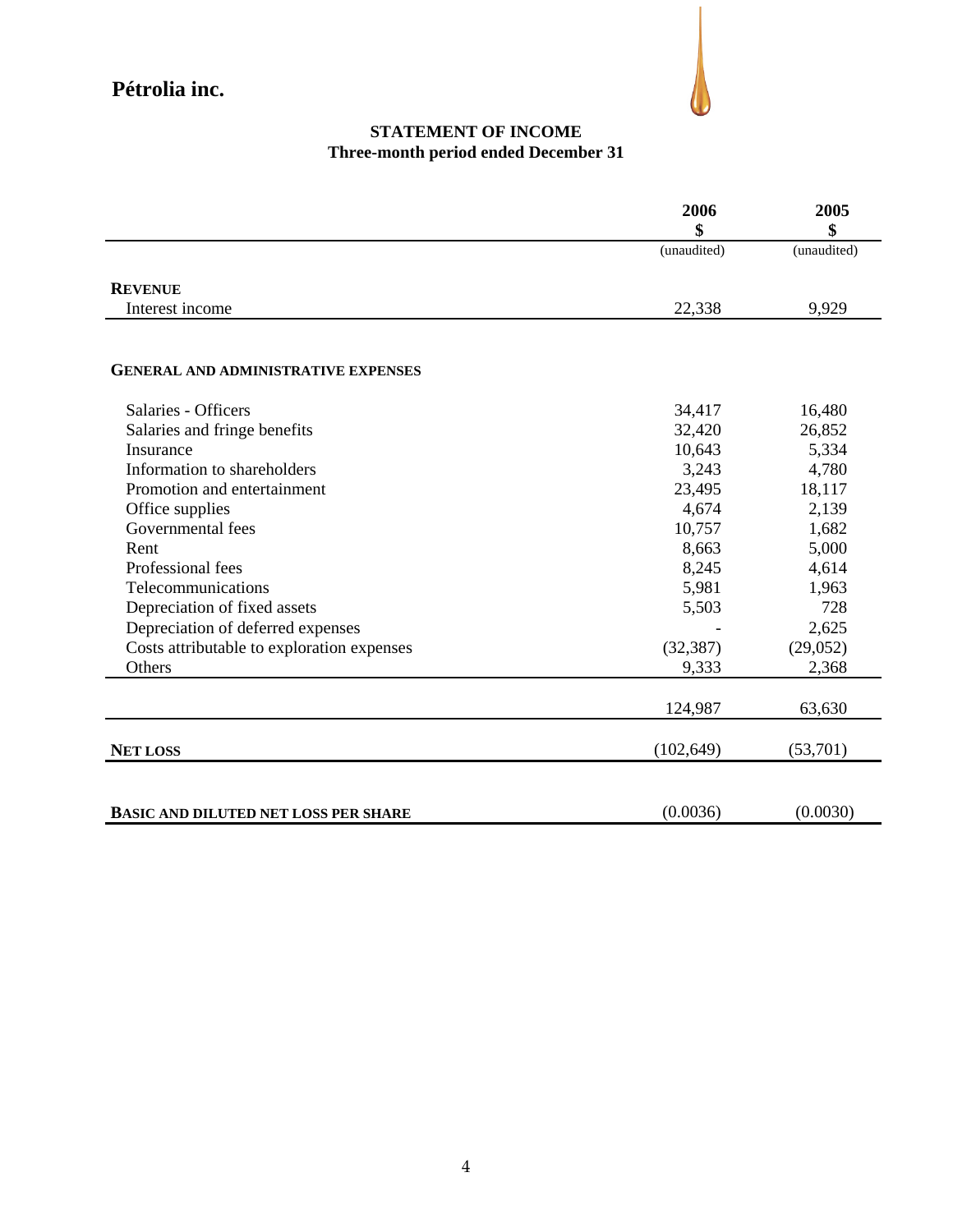

# **STATEMENT OF SHAREHOLDERS' EQUITY**

|                                         |               | <b>Capital Stock</b> | Contributed                | Contributed                        | <b>Deficit</b> | <b>Total</b>    |
|-----------------------------------------|---------------|----------------------|----------------------------|------------------------------------|----------------|-----------------|
|                                         | <b>Shares</b> | Amount               | surplus - Stock<br>options | surplus - Stock<br>options expired |                |                 |
|                                         |               | \$                   | \$                         | \$                                 | \$             | \$              |
| <b>Balance at September 30,</b>         |               |                      |                            |                                    |                |                 |
| 2005                                    | 17,555,107    | 4,514,532            | 140,701                    | 16,827                             | (182, 293)     | 4,489,767       |
| <b>Issued during period</b>             |               |                      |                            |                                    |                |                 |
| Cash                                    | 10,818,542    | 4,646,672            |                            |                                    |                | 4,646,672       |
| In payment of a loan                    | 25,000        | 9,000                |                            |                                    |                | 9,000           |
| Broker warrants exercise                | 150,000       | 78,324               | (19, 324)                  |                                    |                | 59,000          |
| Share issuing costs                     |               |                      |                            |                                    |                |                 |
| Future taxes                            |               | (1,299,448)          |                            |                                    |                | $- (1,299,448)$ |
| Other share issuing costs               |               | (569, 253)           |                            |                                    |                | (569, 253)      |
| <b>Other activities</b>                 |               |                      |                            |                                    |                |                 |
| Stock-based compensation                |               |                      | 471,449                    |                                    |                | 471,449         |
| Expired stock options                   |               |                      | (142,769)                  | 142,769                            |                |                 |
| Net loss                                |               |                      |                            |                                    | (477, 925)     | (477, 925)      |
| <b>Balance at September 30,</b><br>2006 | 28,548,649    | 7,379,827            | 450,057                    | 159,596                            | (660, 218)     | 7,329,262       |
| <b>Issued during period</b>             |               |                      |                            |                                    |                |                 |
| Warrants exercise                       | 101,000       | 59,750               |                            |                                    |                | 59,750          |
| Broker warrants exercise                | 538,603       | 283,537              | (78, 868)                  |                                    |                | 204,669         |
| <b>Share issuing costs</b>              |               | (33,723)             |                            |                                    |                | (33, 723)       |
| <b>Other activities</b>                 |               |                      |                            |                                    |                |                 |
| Expired stock options                   |               |                      | (27,000)                   | 27,000                             |                |                 |
| Net loss                                |               |                      |                            | $\overline{\phantom{a}}$           | (102, 649)     | (102, 649)      |
| <b>Balance at December 31,</b><br>2006  | 29,188,252    | 7,689,391            | 344,189                    | 186,596                            | (762, 867)     | 7,457,309       |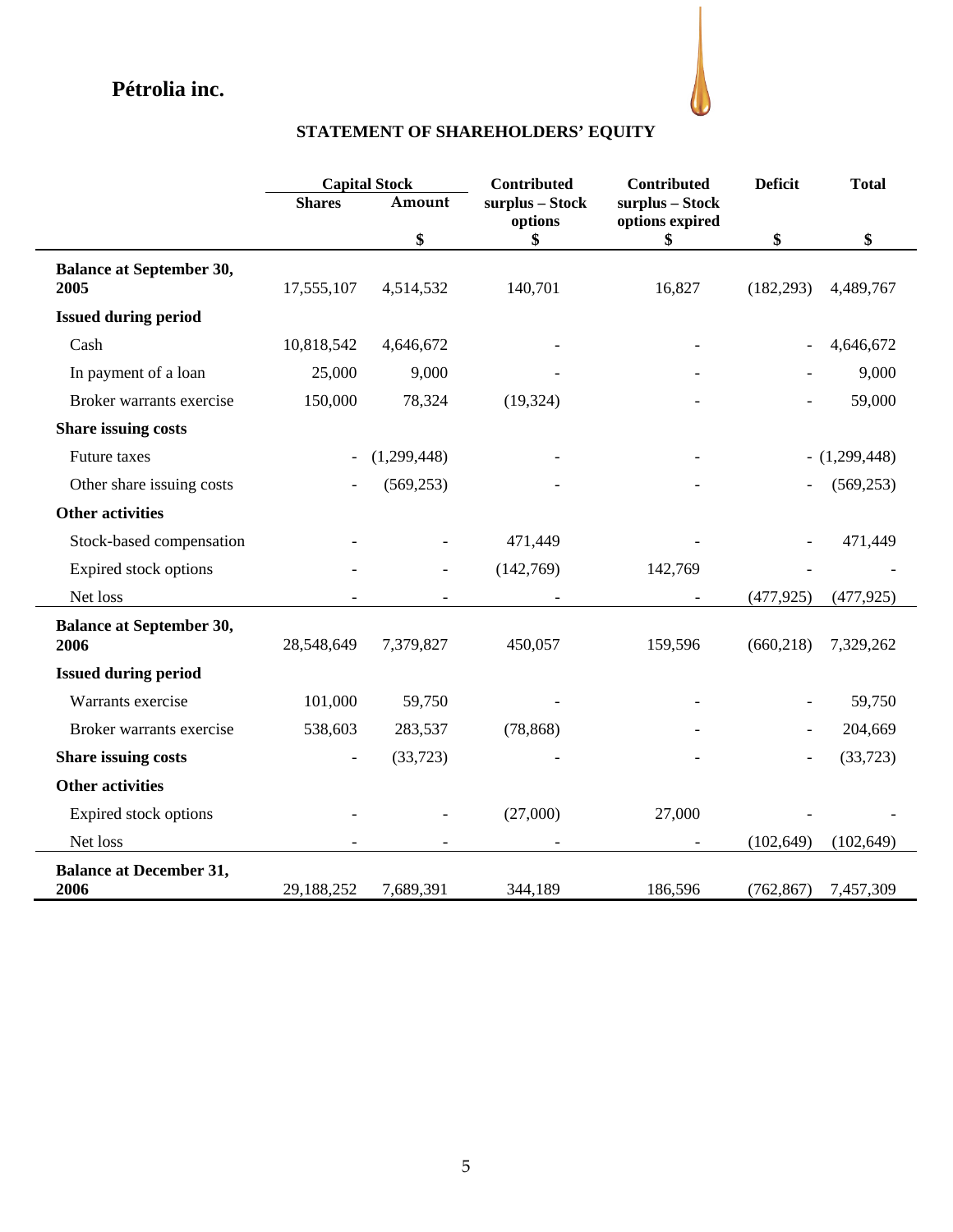

### **STATEMENT OF DEFERRED EXPLORATION EXPENSES Three-month period ended December 31**

|                                            | 2006        | 2005        |
|--------------------------------------------|-------------|-------------|
|                                            | \$          | \$          |
|                                            | (unaudited) | (unaudited) |
| <b>EXPLORATION EXPENSES</b>                |             |             |
| Analyses                                   | 74,006      |             |
| Drilling                                   | 43,608      | 1,431,304   |
| Geology                                    | 95,643      | 3,961       |
| Geophysical surveys                        | 853,862     | 130,340     |
| General exploration expenses               | 32,387      | 31,905      |
| <b>INCREASE IN EXPLORATION EXPENSES</b>    |             |             |
| <b>FOR THE PERIOD</b>                      | 1,099,506   | 1,597,510   |
| <b>BALANCE, BEGINNING OF PERIOD / YEAR</b> | 5,571,563   | 2,358,885   |
|                                            |             |             |
| <b>BALANCE, END OF PERIOD</b>              | 6,671,069   | 3,956,395   |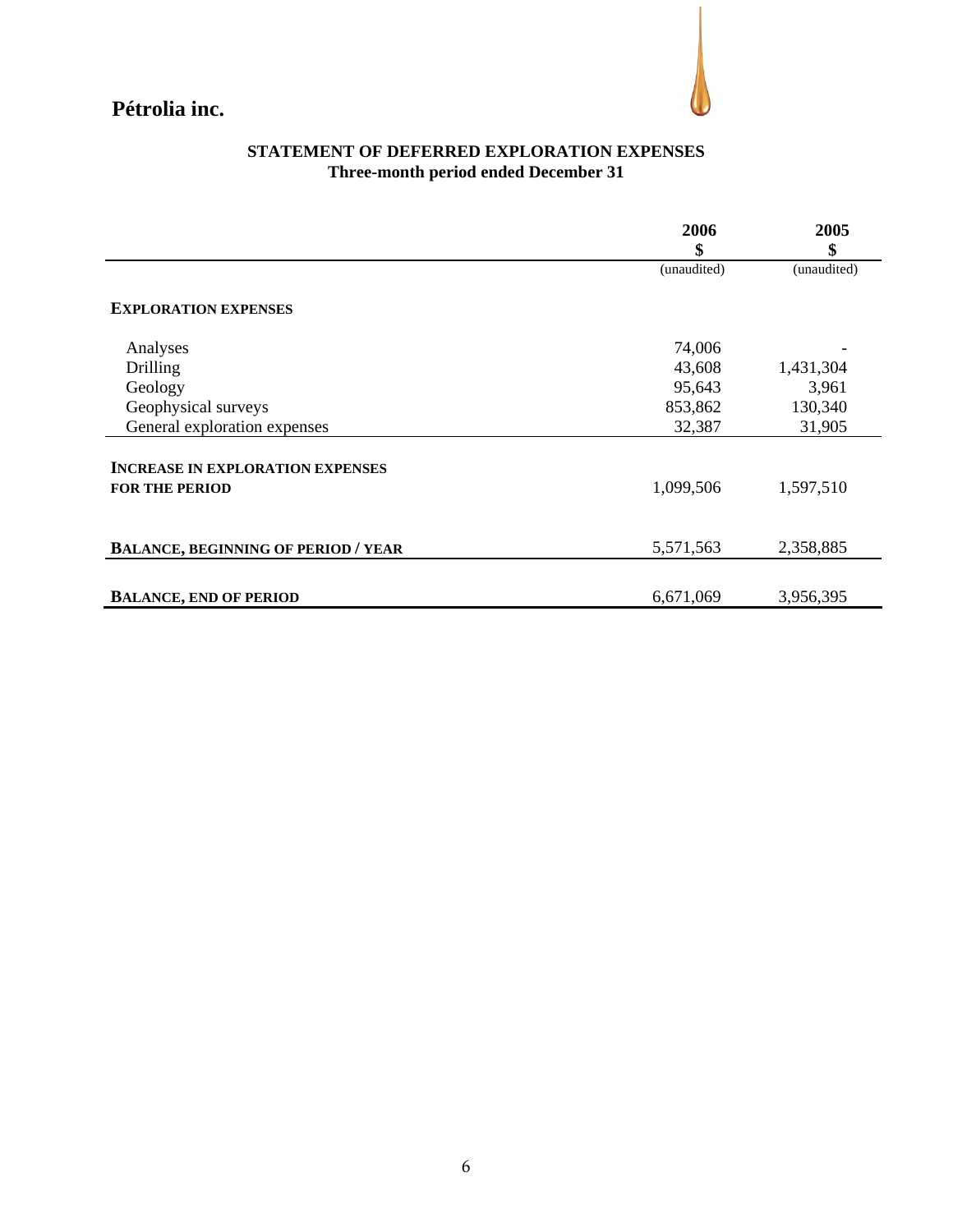

## **STATEMENT OF CASH FLOWS Three-month period ended December 31**

|                                                                     | 2006<br>\$  | 2005<br>\$    |
|---------------------------------------------------------------------|-------------|---------------|
|                                                                     | (unaudited) | (unaudited)   |
| <b>OPERATING ACTIVITIES</b>                                         |             |               |
| Net loss                                                            | (102, 649)  | (53,701)      |
| Items not affecting cash                                            |             |               |
| Depreciation of fixed assets                                        | 5,503       | 3,353         |
|                                                                     |             |               |
|                                                                     | (97, 146)   | (50, 348)     |
| Net change in non-cash operating                                    |             |               |
| working capital items                                               | 103,539     | (144, 114)    |
|                                                                     | 6,393       | (194, 462)    |
| <b>FINANCING ACTIVITIES</b>                                         |             |               |
| Capital stock issuance                                              | 264,419     | 3,631,000     |
| Share issuing costs                                                 | (33, 723)   | (384, 731)    |
| Refund of the long-term debt                                        | (2,825)     |               |
|                                                                     |             |               |
|                                                                     | 227,871     | 3,246,269     |
|                                                                     |             |               |
| <b>INVESTING ACTIVITIES</b>                                         |             |               |
| Acquisition of fixed assets                                         | (5,909)     | (900)         |
| Acquisition of oil and gas properties                               |             | (63, 339)     |
| Increase in deferred exploration expenses                           |             |               |
| net of government subsidies                                         | (405, 494)  | (1,045,898)   |
|                                                                     | (411, 403)  | (1, 110, 137) |
|                                                                     |             |               |
|                                                                     |             |               |
| <b>INCREASE (DECREASE) IN CASH AND CASH EQUIVALENTS</b>             | (177, 139)  | 1,941,670     |
| CASH AND CASH EQUIVALENTS, BEGINNING OF PERIOD                      | 1,883,404   | 1,612,438     |
| CASH AND CASH EQUIVALENTS, END OF PERIOD                            | 1,706,265   | 3,554,108     |
|                                                                     |             |               |
| CASH AND CASH EQUIVALENTS OF THE COMPANY                            |             |               |
| <b>ARE AS FOLLOWS:</b>                                              |             |               |
| Cash                                                                | 107,696     | 2,968,249     |
| Bankers' acceptances, bonds, and guaranteed investment certificates | 1,598,569   | 585,859       |
|                                                                     |             |               |
|                                                                     | 1,706,265   | 3,554,108     |